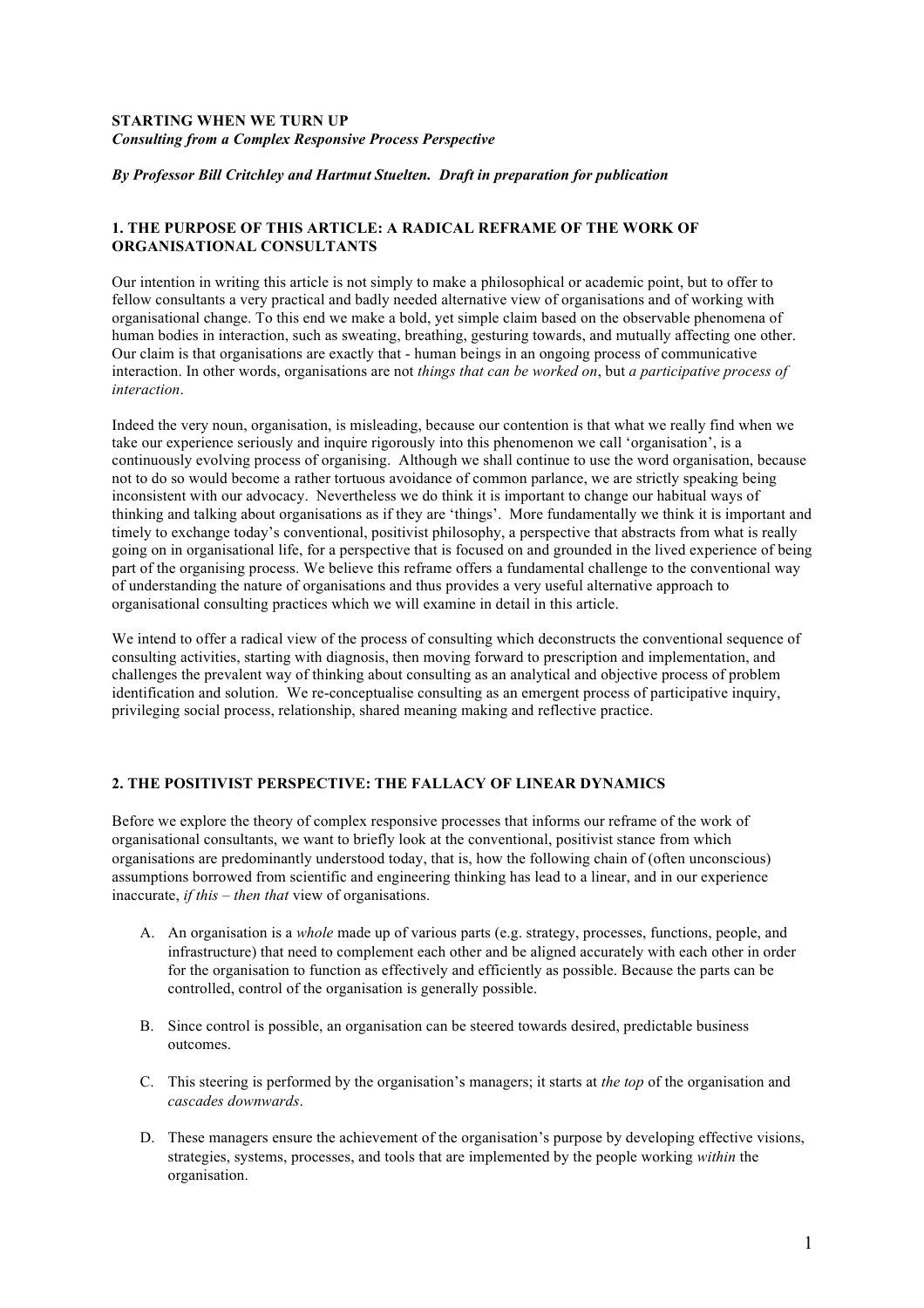In our view this way of thinking about organisations is flawed. Why is this important? It is important because it leads us into the habit of treating categories, such as the category 'organisation', 'manufacturing', or 'marketing', and concepts such as 'strategy' or 'change' as if they are forms of pre-existing structure in organisational life which are real and constrain and determine our social interactions. We lose sight of the fact that they are social constructions, symbols for describing similarities, themes and patterns in the ways we choose to organise our interactions. In our view, they do not really exist in any embodied, real sense, but are only the collective meaning we make of themes and patterns which emerge over time as norms of behaviour, habits of thought and action, and as such they are consequences of our history of interaction rather than determinates of it.

In thinking of them as the natural order and characteristics of an organisation, managers (and consultants) unconsciously construct their role as architects, or designers, whose main role is to 'build' an organisation 'fit for purpose', and then to 'drive' and control it, to optimise its performance. Many managers and consultants have become increasingly dissatisfied with these conventional theories and explanations of organisational life because they are finding that the expectations which this way of thinking imposes (such as being able to predict the future, determine a rational strategy, fully comprehend from an objective perspective the workings of their organisation, to align and attune it, to come up with the 'right' answers to complex problems and so forth) is completely unrealistic and extremely stressful because these expectations and theories fail to resonate with and make sense of their actual, everyday lived experience.

# **3. THE COMPLEX RESPONSIVE PROCESS PERSPECTIVE: A RADICAL REFOCUSSING OF ATTENTION**

In the last few years this dissatisfaction has lead some management theorists towards complexity theory as a potential source of new insight into our experience of organisations. The complexity science perspective provides a rigorous and challenging, but also liberating and useful way of thinking, which, while offering no prescriptions or easy 'recipes' has profound implications for management, and hence consulting practice.

Complexity theory is radical in that it proposes a new ontology, one that shocked the scientific community when the first inklings of it began to emerge in the early part of this century. In essence, it proposes that order emerges out of chaos without any external design agency. This is different from Darwin's theory of evolution with its competitive emphasis on 'fitness' and 'adaptation'. One of the main insights that emerged from the work of complexity scientists is that order in the form of **pattern**, emerges naturally through the interaction of competition **and** collaboration, order and disorder **at the same time.** As Stuart Kauffman put it in his book, *At Home in the Universe* (1996) "order emerges for free". Such a way of seeing inevitably has major implications for society, religion, politics, and potentially, organisations. If no external design agency is required for order to emerge, then what is the role of the manager in organisations?

The key question is whether these insights from the natural sciences can be translated into the social field, and it would seem that some of the principles, like the principles of 'self-organisation', 'emergence' and 'pattern formation' offer some important new insights into the nature of organisations and hence management and consulting practice.

However we need to proceed with caution. In the same way that assuming organisations are synonymous with machines has led us into some of our current misconceptions, so, assuming that the properties of complex systems in nature can also be attributed to organisations, we may be making a similar mistake. When managers talk of "re-engineering" an organisation, they are making the perceptual mistake of assuming that organisations are machines. An organisation is clearly not a machine, nor is it the machinery, the buildings, the brand(s), the logo and so forth; it is not any one of these artefacts of organisation. If one were to refer to an organisation's DNA, one would be making a similar mistake of assuming that organisations are biological organisms. An organisation does not reside or exist anywhere in a material sense. It may be useful in certain circumstances to think of organisations **as if** they were organisms or machines, as systems theorists do, so long as we remain aware of the 'as if' nature of our hypothesising. So we would be making the same type of category error if we were to assume that organisations are 'complex adaptive systems' as found in nature.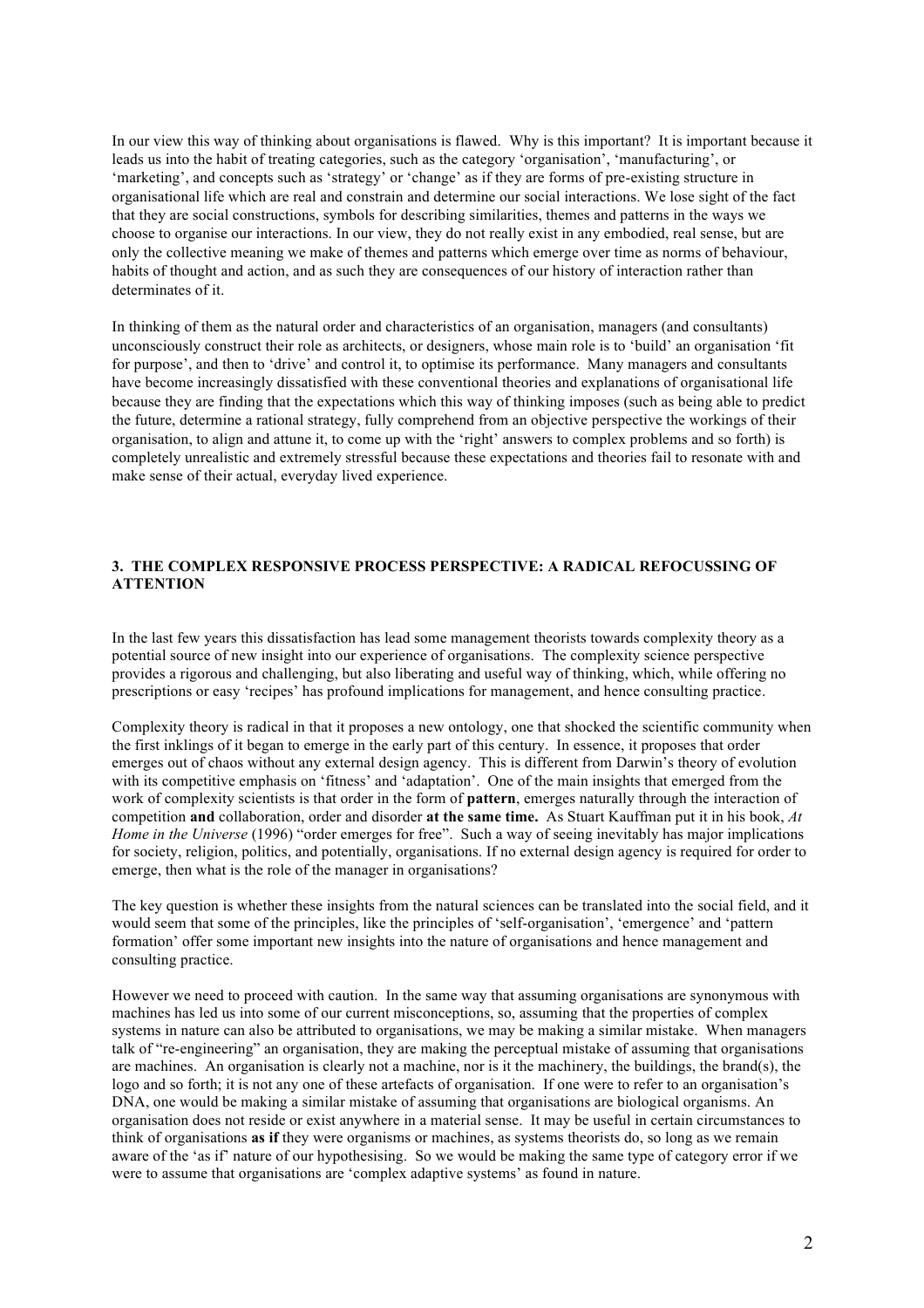There is a fundamental distinction between natural phenomena, which have an existence independent of human existence, and social phenomena which emerge through human beings' interaction with one another and with their environment. Whilst many natural phenomena can be reduced to a mathematical abstract, (and this, as stated earlier has its place in manufacturing and engineering) such thinking is not appropriate to the study of the complexities of human social intercourse.

In contrast to the theories about organisations based on mechanistic, systems, biological or complexity *science*, the theory of complex responsive processes of relating developed by Stacey, Griffin, Shaw, and several of their colleagues offer us a theory of 'Complex Responsive Processes of Relating' which is a synthesis of sociology, psychology and some analogies from complexity theory, which offers us a radically different perspective on the nature of organisations, which, as we said in the introduction to this article, seems much closer to our lived experience (Stacey, Griffin and Shaw, 2002; Stacey, 2003; Stacey, 2005; Fonseca, 2001; Streatfield, 2001; Shaw, 2002; Griffin, 2002; Griffin and Stacey, 2005). They define organisations as *processes of ongoing, selforganising patterning of communicative interaction of people in their local situation in the present moment*.

. The term 'organisation' is a 'social construction'; it is a mental construct created in the meanings people make together, some formalised in brands, logos, contracts of employment, and some negotiated in the informal conversations which are the stuff of organisational life. It is not held by any one individual but is constantly being re-created through the conversations and interactions that people experience together. This is a process view of organisation which argues that an organisation, unlike natural phenomena, has no essential qualities, nothing that makes it an object in its own right worthy of a noun 'organisation' to describe it.

We will now review the main propositions which flow from this perspective, before going on to the specific implications for organisation consultants.

#### *"We are all participants"*

An organisation is not a fixed entity or thing, but a constant, self-referencing process of gestures and responses between people. The members of this process of organising are all **participants** in creating a social process which continuously evolves into an unknown future. We cannot, by definition, get outside it; as participants we simultaneously create and are created by the process of engaging together in joint action. You ask your subordinate to do something, and she responds in some way which will inevitably be informed by her values, assumptions, preconceptions and interpretations of your 'gesture'. She will not respond like a robot; she will make her own meaning of your request.

Mead described this process of communicative interaction rather succinctly. He said "The meaning of the gesture is in the response". He used the word 'gesture' to mean any communicative move, verbal or physical, towards another. While as humans we gesture with intention – for example I want to convey some information to you, ask you to do something, scare you, convince you or whatever - it is only in your response that the 'meaning' of the interaction emerges. Imagine that I move to shake your hand at the end of a quarrel, but you respond to it as an aggressive gesture and move away, and I run after you……. so in a series of gestures and responses, patterns of meaning emerge. This is a spontaneous dance of meaning-making in which neither party can predict the other's response. They can anticipate but not predict, and in a conversation of gestures during which each party is well attuned to the other, the gesturer will be modifying her gesture even as she gestures and notices the respondent's shift in expression, or body posture.

The interactions that we have with each other simply create more interactions. Our interactions do not add up to a *whole* because they continuously evolve. Neither is any stable or bigger *thing* behind peoples' interactions. There is not *the company* that does something to people: there are only individual people relating to each other. Managers may perceive themselves as standing 'objectively', outside of *the system* in order to work *on it*, but this is an illusion, as there is no system to be outside. Power differentials are of course constructed between manager and subordinate, but there is no *away from* the constant process of relating; we are all participants in it all of the time. We are not standing outside of the river watching it go by; we are swimming in the river being part of its constant flow by forming it and at the same time being formed by it.

People in organisations (and, of course, in society at large) achieve very complex tasks by coordination and cooperation which is possible due to our ability to communicate with each other through language and other symbols (e.g. bodily gestures, writing). Thus, the organisation is not a purposeful *entity that enables* this joint action, but the joint action itself *is* the organisation (Stacey, Griffin and Shaw 2002, p. 187).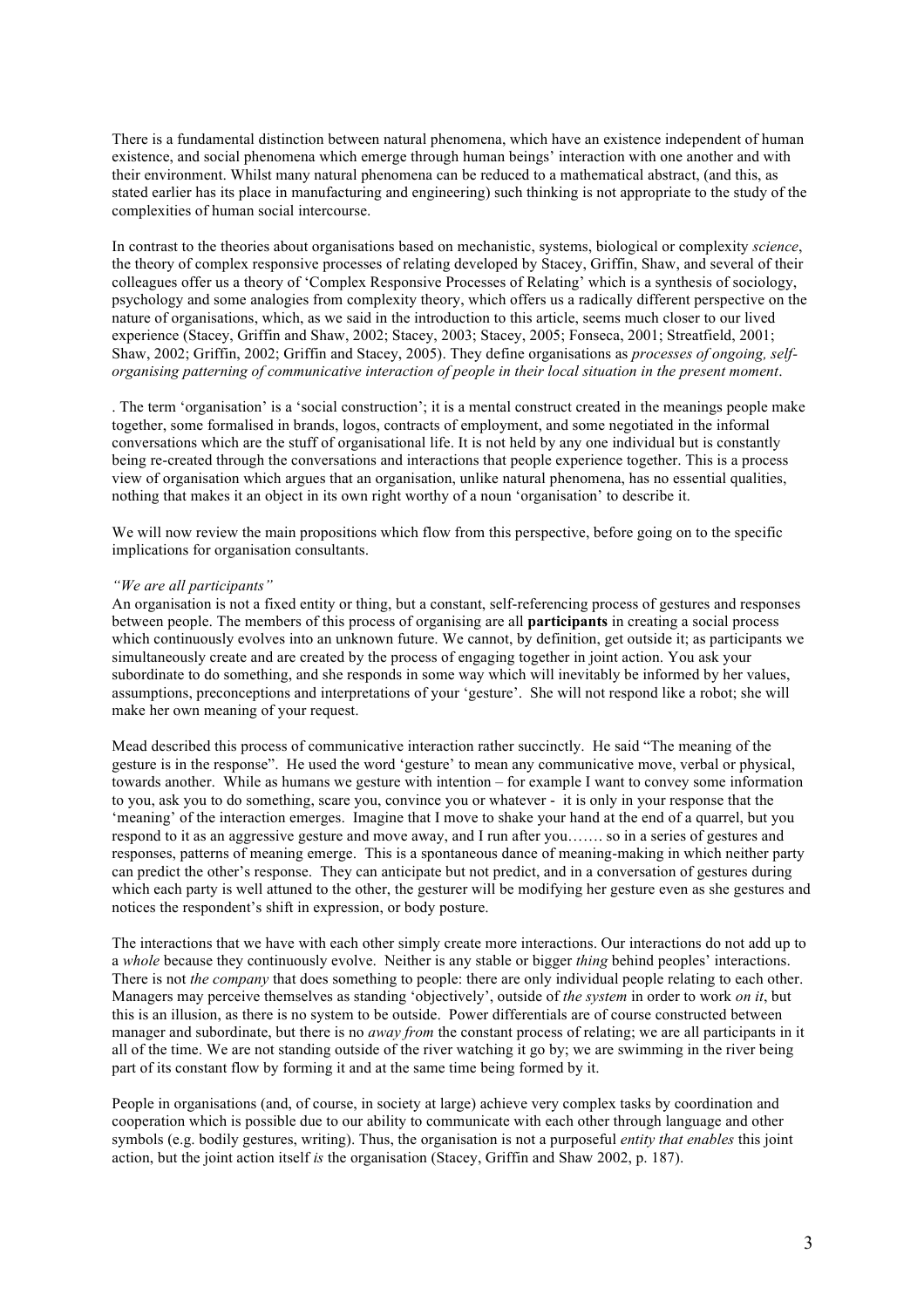## *"Patterns emerge without a master plan"*

Although no grand master plan exists, through the multitude of local interactions overall patterns emerge. In other words, although no one is in overall control of the totality of people's local interactions overall behavioural patterns emerge. Complex responsive process theory calls this phenomenon *self-organisation* and *emergence*.

Self-organising patterns of interaction of people in their local situation are paradoxical due to their nature of no one being in control. As soon as we relate to another person, we form that relationship and at the same time are formed by it, thus we constrain and enable others in our relating to them and are constrained and enabled by them at the same time. The complex responsive process perspective draws our attention to the *paradoxical* nature of social interaction, a paradox being a self-contradictory statement about a situation (namely one that constrains and enables simultaneously) containing conflicting states which cannot be eliminated or resolved, only held in awareness.

### *"Being in Charge but not in control"*

One important implication of the paradoxical nature of organisational life is that managers are seen as being *in charge*, while being at the same time *not in control*. Managers have to act with intention on the expectation of a particular outcome, at the same time knowing that this specific outcome will not materialise exactly as intended, requiring them to be ready for whatever the outcome will be. This simultaneous knowing of one's intention while not knowing the consequences of one's action generates much, usually undisclosed, anxiety, given that most managers and consultants are expected to deliver specific, pre-determined outcomes. This presents one of the most fundamental challenges for managers living within a deterministic paradigm where the assumption of linear dynamics of cause and effect still predominates, and why we believe that coming to understand the nonlinear dynamics of complex processes would have such a liberating and normalising effect on management practice.

## *"Stability and instability at the same time"*

Patterns of gesture and response are of course mediated by cultural norms and language rules which enable some degree of shared meaning to be arrived at quite quickly and provide some sense of stability; but in a complex exchange, some misunderstandings and different interpretations will also occur at the same time – this the norm rather than the exception. In organisations, rules about how things are to be done, custom and practice, and organisational norms also have a similar stabilising effect, but we begin to understand that this emergent process of communicative interaction is inherently predictable and unpredictable at the same time, and hence uncontrollable in the way that scientific management and systems theorists have assumed. This has major implications for the way leaders and consultants think about the nature of organisational change. The complexity perspective challenges managers to act in the knowledge that they have no control, only influence. They can advocate and aspire, and they can anticipate, but not predict. There are no absolute truths, only ethical decisions to be made in the here and now

## *"Talking is powerful action"*

If organisations are **processes of communicative interaction,** then 'conversation' in its broadest sense, is the primary organisational process. This process of conversation organises itself by narrative themes that appear in a multitude of different forms, such as meeting agendas, discussions, rumours, norms and so forth, and sometimes cohere over time into implicit and explicit values, which themselves may constellate into ideologies. Since the organisation *is* the patterns of people's conversations, *the organisation* changes as the conversations that people have with each other and thus the power relations between them change. This notion challenges the traditional way of thinking about communication as the transfer of information from one brain to another (rather like digital data is copied from one computer to another), and instead sees communication as a dynamic and non-linear process whereby meaning arises in the process of interaction, being negotiated and constructed in a way that enables the possibility of novelty, or 'learning' to emerge.

Therefore, what people talk and do not talk about in organisations and who is included in and excluded from these conversations and hence the 'patterning' of conversation is of paramount importance to organisational change.

*"Deviance creates movement"*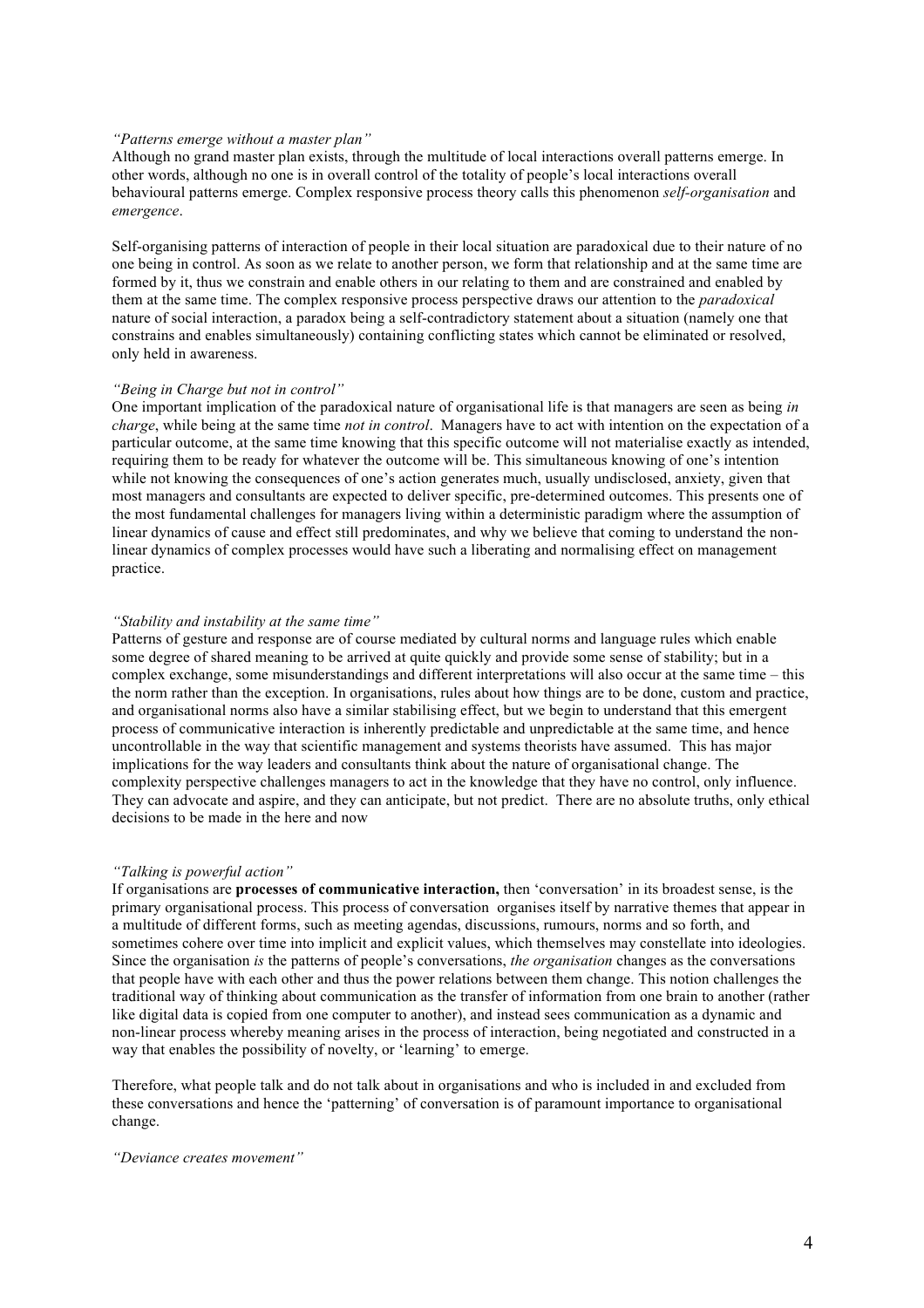Much conventional management theory speaks of the need for alignment, but contrary to this received wisdom, it is through misunderstanding, contention, and a certain amount of messiness that novelty (and hence innovation) emerges. If we all had the same view all of the time then nothing new would emerge. If we would have the same conversation about the same theme based on the same view, we would most likely never discover anything new. Novelty emerges from diversity. Complex responsive process theory, therefore, places a high value on diversity and at the same time sees too much diversity as counterproductive to any kind of joint action.

A metaphor might bring this point to life; a river only flows if there is a difference in elevation of the landscape through which the river flows. If there is no difference, you have a lake, not a river; you have stability, not movement. But at the same time, if the elevation is too steep or too abrupt, you have a waterfall and not a river. In other words, if the differences are too big, no constructive joint action is possible. By amplifying or introducing differences, existing patterns are disturbed and new ones have the possibility to emerge; however, which new ones cannot be predicted. Introducing consultants into an organisation is one way of introducing difference and this provides a useful segue into the next section of our article.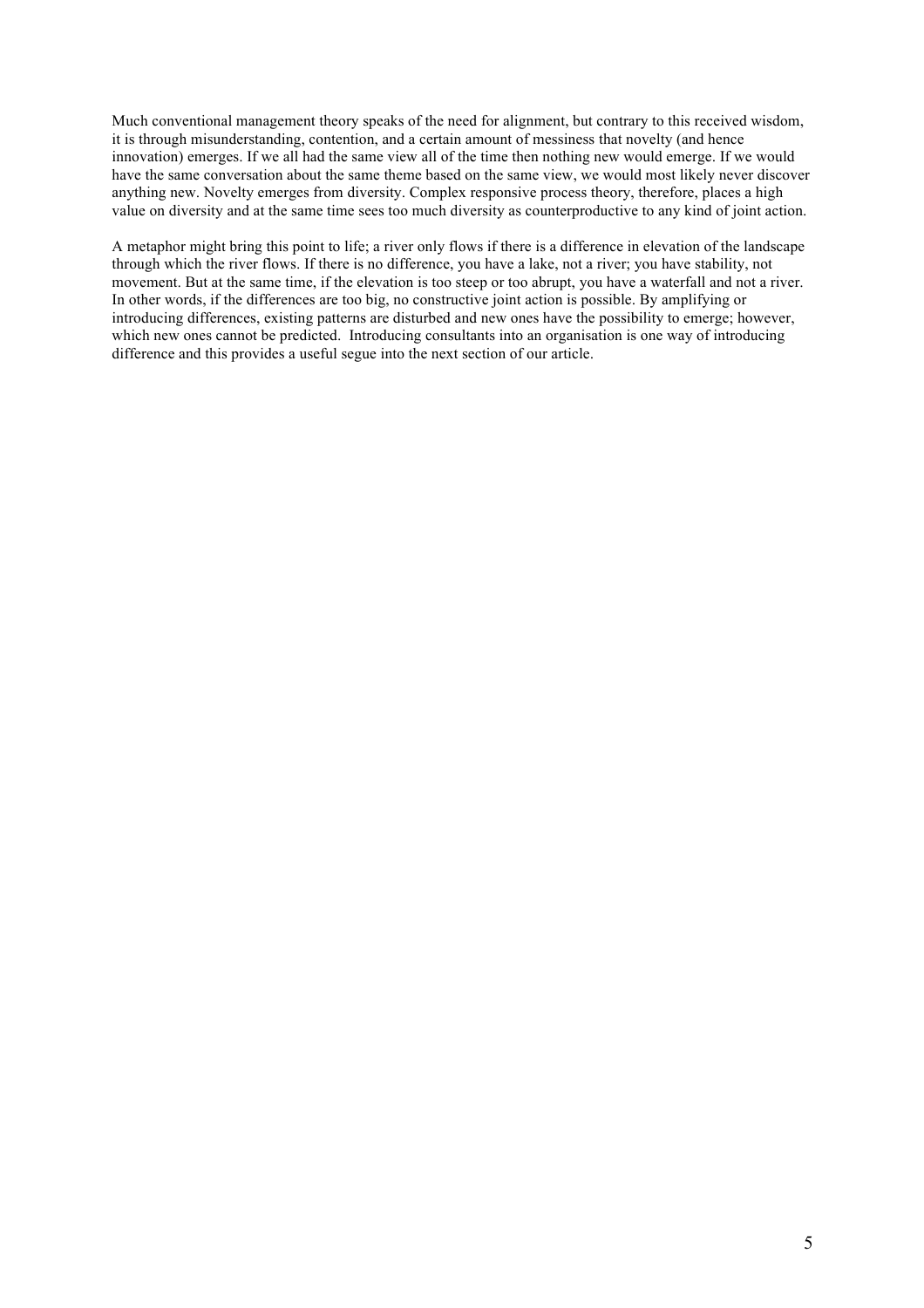## **CONSULTING FROM A COMPLEXITY PERSPECTIVE**

# **5. IMPLICATIONS FOR THE ROLE OF CONSULTANT**

## MAJOR SHIFTS IN HOW WE CONCEIVE THE ROLE OF CONSULTANT

The role of the organisation consultant in this new paradigm is neither an easy nor a comfortable one, but it is intellectually and emotionally challenging. In our work, as we are re-defining it, we sometimes make a real difference, which is extremely satisfying, and sometimes the effects of our involvement are more equivocal. It is however, difficult to know at the time whether we are being useful or not, which is a problem in the face of the prevailing expectation that we evaluate each step in the change process and that we contract for specific outcomes before we have even begun.

We see three major shifts in our role as a consequence of taking this perspective.

#### *First shift; from intervener to participative inquirer*

The first is from the role of *intervener,* to the role of a *participative inquirer.* Intervention implies that we intervene as neutral outsiders into an organisation, with an objective to change something from x to y through a series of planned steps. The complexity perspective challenges us to re-think our role as an objective and impartial observer; rather we **participate** in an organisation, bringing our own beliefs and prejudices and affecting the organisation by our very **presence**. The concept of presence assumes considerable importance from this perspective, implying that our 'way of being with' our clients, the quality of our connection and contact is as, if not more important than any technical knowledge or skill we possess; and of course we participate with **intention**, and we say more about this later in this paper, but we see this intention in its broadest sense as being in service of provoking a process of inquiry.

## *Second shift; from positivist action to relational engagement*

The second shift is one from *positivist* action to *relational engagement*. Positivist action assumes that organisations have some intrinsic realities, such as hierarchy, structure, strategies, rules, procedures and so forth, and that improving, changing or 're-engineering these are the focus of a conventional consulting intervention. If we understand organisation as a process of communicative interaction then we shift our focus onto the patterns and quality of this interactive process and our way of engaging and relating in them.

#### *Third shift; from solution to transformation*

The third and related shift is from a solution-orientated practice based on linear causal assumptions, to one which acts into an emergent and unpredictable process of 'transformation'. Consultants have traditionally been brought in to solve a problem which the client is unable to solve, or to provide some expertise which the organisation lacks. The expectation is that the consultant leads the organisation 'out of the wilderness' into 'the promised land'. This implies a role for the consultant in which current problems are highlighted, and a better future defined, with the means to achieve it, through a rational planning process that assembles and connects the right parts and the right intelligence. The implication is of active intervention and passive response, also of preconceived solutions, and accompanying methodologies.

It is difficult to let go of the underlying positivist assumptions that lead us to this view of organisations as malfunctioning machines that may be restored to regularity through clockwork logic. However, the complexity perspective challenges us to let go of our image of ourselves as saviours, bearers of best practice or finely tuned analytical solutions, and to become participants and designers of opportunities for people to explore the organisation issues for themselves, to make their own meaning and to take thoughtful action in the knowledge that outcomes are unpredictable.

## **6. THE PRACTICE OF ORGANISATION CONSULTING**

The complexity perspective conceptualizes an 'organisation', not as an entity but as a **process** of communicative interaction. We need to constantly remind ourselves that this is a fundamental shift in thinking. This process both uses and creates artifacts (machinery, products etc), but these do not constitute the organisation.

Communicative interaction consists in all gestures which have communicative intent or communicative effect, and hence it includes more than verbal communication; it includes any form of 'gesture' towards the other, and such gestures range from small physical or vocal moves between individuals, to large- scale gestures such as the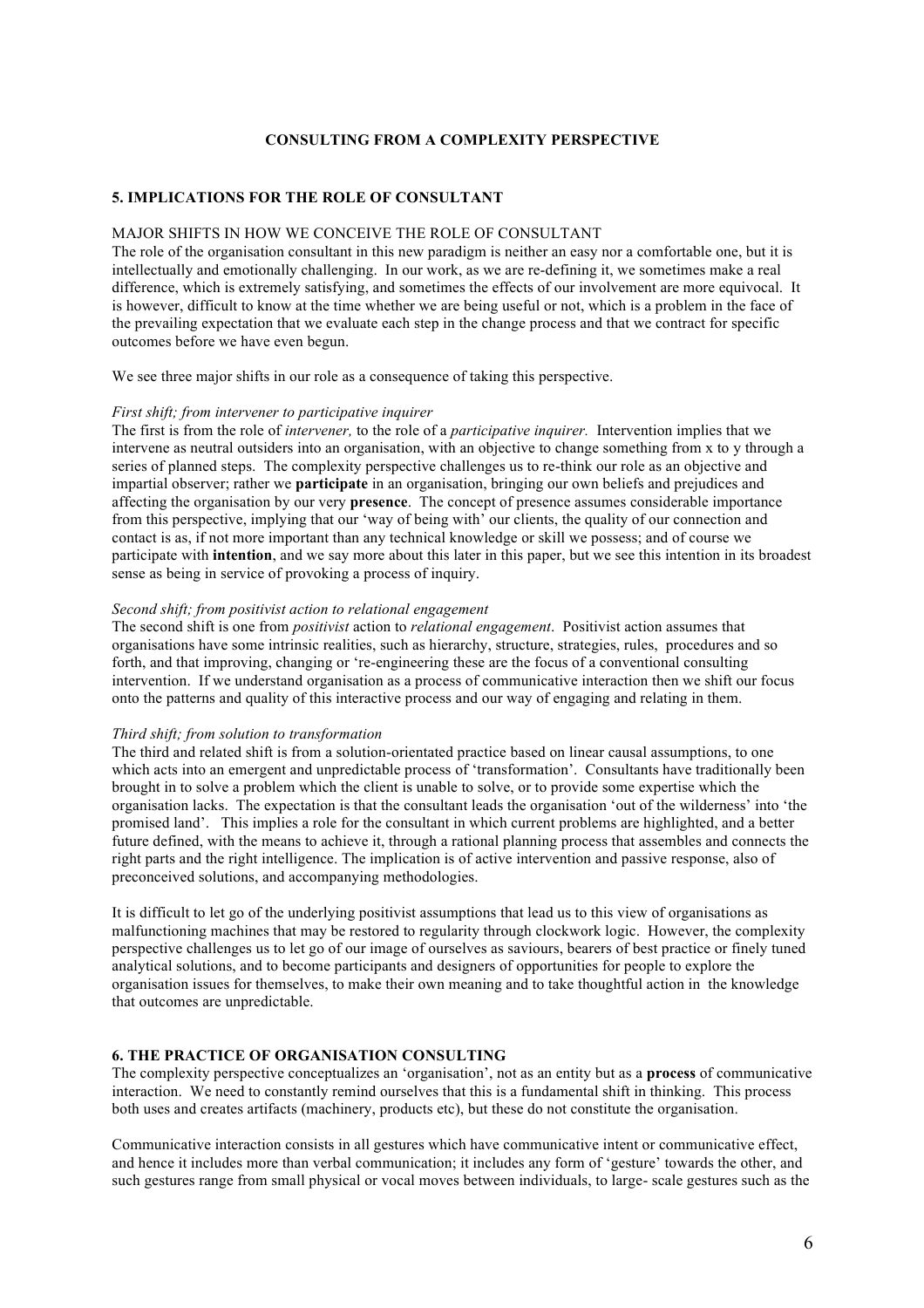issue of value statements or re-structuring as a gesture from senior management to the organisation at large. For all practical purposes we can characterize this process of communicative interaction as a 'conversation', so that when we turn up, we can think about what we are doing as participating in an on-going conversation, or as Shaw puts it **'**Changing the Conversation in Organisations' (ref)

So we are using this term 'conversation' in its broadest sense to describe the dynamic process of communicative interaction, which is patterned by power dynamics, themes, norms and values which have emerged over time, and as consultants we are both enabled and constrained by these patterns. So an essential orientation of an organisation consultant is to be curious and interested in these patterns, to pay attention to their own experience of engaging with them, and as we act into them, to notice what responses we provoke, and how we experience them. Of course we can never know them or understand them fully, but as we arrive freshly into a situation, we will be more attuned to noticing difference.

The following section takes a look at what this way of understanding the phenomenon of organisation life might mean in practice for the consultant.

### *Consulting as a participative act*

It is best to get out of our heads the conventional idea that we start with contracting, then we do some diagnosis, then some planning, then some implementation and so forth. Consulting starts when we turn up; it starts when we first **join** the on-going process of communicative interaction which **is** what we mean when we shorthand this process with the noun, 'organisation'. Our first 'gestures' calls forth some response; we are already making some kind of difference, albeit a small one, so even when we arrive at what we call a 'sales' or business development meeting, the consulting process of engaging with the organisation has begun. We have asserted that we can no longer think of the consultant as objective diagnostician, and of consulting as a series of sequential steps, each one a necessary precursor to the next. So how then do we think about what we are doing when we turn up?

We think of consulting as consisting in four core processes, of **engaging, inquiring, experimenting** and **learning,** and these are **all** going on all of the time. For that reason it does not really make sense to separate them out and attempt to describe them individually, but writing is a paradoxical business! Frequently we are attempting to articulate in rational terms something which may be largely intuitive and non-rational, and to lay out in a linear form an essentially non-linear process. Nevertheless we have set ourselves the task of accounting for our craft, and as with the practice of consulting itself, we have to learn to work with paradox. So we will attempt to explicate each of these processes in a way which we hope will be practical and accessible.

#### *Engaging*

We use this term to mean that, whatever else we are doing, we are entering into a **relationship** with other people. This puts relationship at the forefront of our consciousness, or to use a Gestalt term, makes it 'figural' in our practice. It is through relationship, in our experience, that change occurs, and this view is, incidentally, now endorsed by research carried out in the fields of both psychotherapy, (quote) and coaching where the findings consistently suggest that it is the quality of relationship which is the major determining factor in outcome rather than particular techniques or methods.

We usually refer to these people with who we engage, as our 'clients', and many of our colleagues talk about engaging with 'the system'. The danger with this terminology is that it tends to de-personalise them as individuals, and reify the organisation. Once we lose sight of the essential truth that consulting is a social process and that we are relating to individual people in their context, we are likely to become instrumental in our practice, which is indeed how most conventional consulting is conceptualized and what we would see as its major deficiency. If on the other hand we assume that the quality of the relationships we create is probably the single most important factor contributing to the 'success' of any consulting project we will pay a great deal of attention to it.

We can think of this process of engaging, as we described above, as a series of gestures and responses. For example, if we are called to a meeting to discuss a problem with which we have been asked to help, there are a range of 'gestures' we could make. We could choose to make a power-point presentation offering our view of the problem and a method for resolving it, or we could choose to start by inviting people to say how they experience the problem, and facilitating an inquiry. These are completely different kinds of gesture which will evoke very different responses, and very different sorts of relational dynamics; the first focuses on the problem, constructs it as an objective reality, and privileges the consultant's expertise, while the second focuses on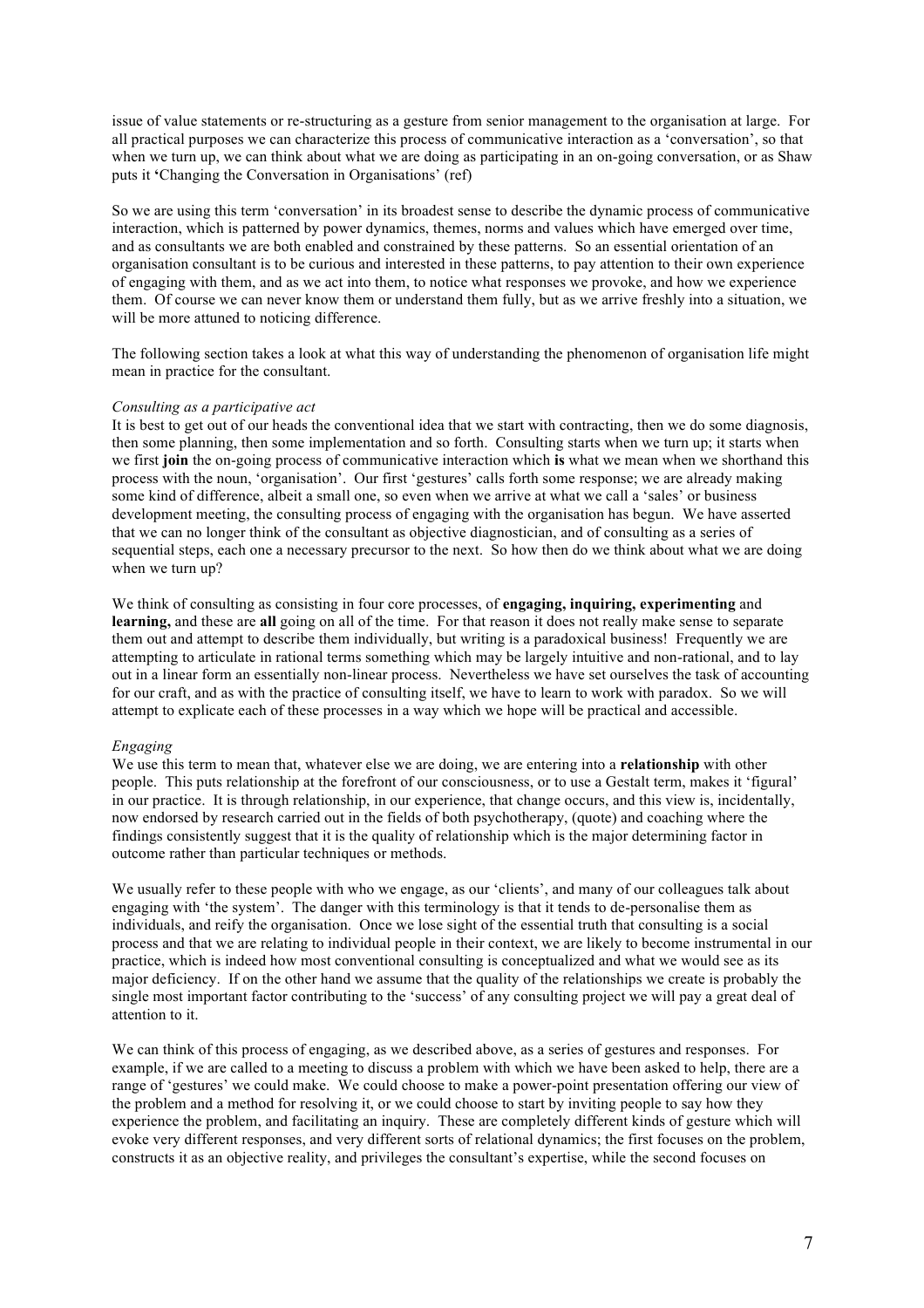people's experience of the problem, assumes there will be different perceptions, and privileges a form of social interaction as a means of exploring the problem.

The second gesture is 'relational' in its intention, and is informed by the notion of 'organisation' as a dynamic social process, while the first is more instrumental in intention, and is informed by a linear diagnostic perspective. Taking a relational approach requires us always to think first of the **process** of engagement, and then to pay attention to the emerging patterns of gesture and response, because it is in this process that meaning is made and action emerges. It also requires us to be continuously aware of the nature of our **presence.** By this we mean the way in which we impact on people through the quality of our attention, our capacity to listen, the congruence between what we espouse and how we actually interact, and so on.

## *Inquiring*

First of all we need to clearly distinguish between the kind of **i**nquiry we are proposing, from the kind of **e**nquiry a police force might conduct into a crime, or an audit office into malpractice. The latter usage (more usually spelt with an 'e') implies a truth to be uncovered, while we use the term very differently, to mean **a participative process of exploration**. The two meanings of the word, both used in relation to social phenomena, denote fundamentally different world views. One assumes that there is some absolute reality to be discovered, usually located in the efficacy of structural arrangements, and the logic of cause and effect, while the other sees social process as dynamic and non-linear (human bodies affect and are affected **at the same time**). We have described these fundamental differences earlier in this article.

We are defining the term in relation to our consulting practice very specifically, to imply on the one hand a particular **stance**, and on the other to describe the discipline, or **methodology** of organisation consulting. As a stance it implies an orientation towards listening, exploring and making sense **with** our clients in a way which does not privilege our meaning making over theirs. It also implies paying rigorous attention to our own experience, not just in the moment of interaction but also to our assumptions, prejudices, value dispositions and motivations prior to engaging, and then how these inform us during the course of the work. This is what we call the discipline of reflective practice.

As far as a methodology is concerned, we have argued above that consultants **join an ongoing conversation**, which does not sound much like a methodology! An ongoing conversation, by definition does not have a beginning or an end, and it is helpful for consultants to be mindful of the fact that they always turn up in the middle of something, and in our conception of the consulting process we are trying to dismantle much of the instrumental, predictive, formal structuring which usually surrounds consulting interventions. In theory we could broadly say that our approach to consulting is to 'join the on-going conversation and work with what emerges', but it seems self-evident to us that this is not sufficient. We need to offer the client the security of some structure, not least so that they can satisfy the formal requirements of procurement and budgeting, but also so that they can provide to their colleagues sufficient sense of the purpose, timescale and nature of the consulting intervention.

We need a way of marking our involvement as consultants, of mapping for our clients what it might look like, of delineating what we are paid for. We therefore intend to use the term 'living inquiry' to denote a methodological form which gives some structure to the process of consulting and conveys some sense of the spirit and nature of our engagement. This form broadly describes a number of phases, and while we are aware that this is somewhat artificial (once again we run into the problem of spurious linearity), we think it is necessary and useful.

The methodology is an overarching one and embraces the other core processes. So first and foremost it means that we are going to *engage* with you (the client) in a participative process of exploration. Being very pragmatic, most consulting assignments are initiated by some framing, by the client, of a problem or an area for improvement/development or change, so the first **phase** of the inquiry can be conceived as the 'framing' and contracting phase consisting, broadly speaking, of an exploration of what the consultant and client are going to do together (of course we are all familiar with being asked to 'deliver' some 'result' or defined 'outcome', but persuading our client that this is not a sensible form of contract is a pre-requisite of working from this perspective).

Phase one segues into phase two as this initial conversation broadens into a wider engagement, increasing the number of people involved in the inquiry (or conversation), and phase three consists of the process of making meaning of the exploration, of noticing what themes are emerging which seem to be configuring the conversations. Of course phases two and three are to a large extent synchronous, but often some form of more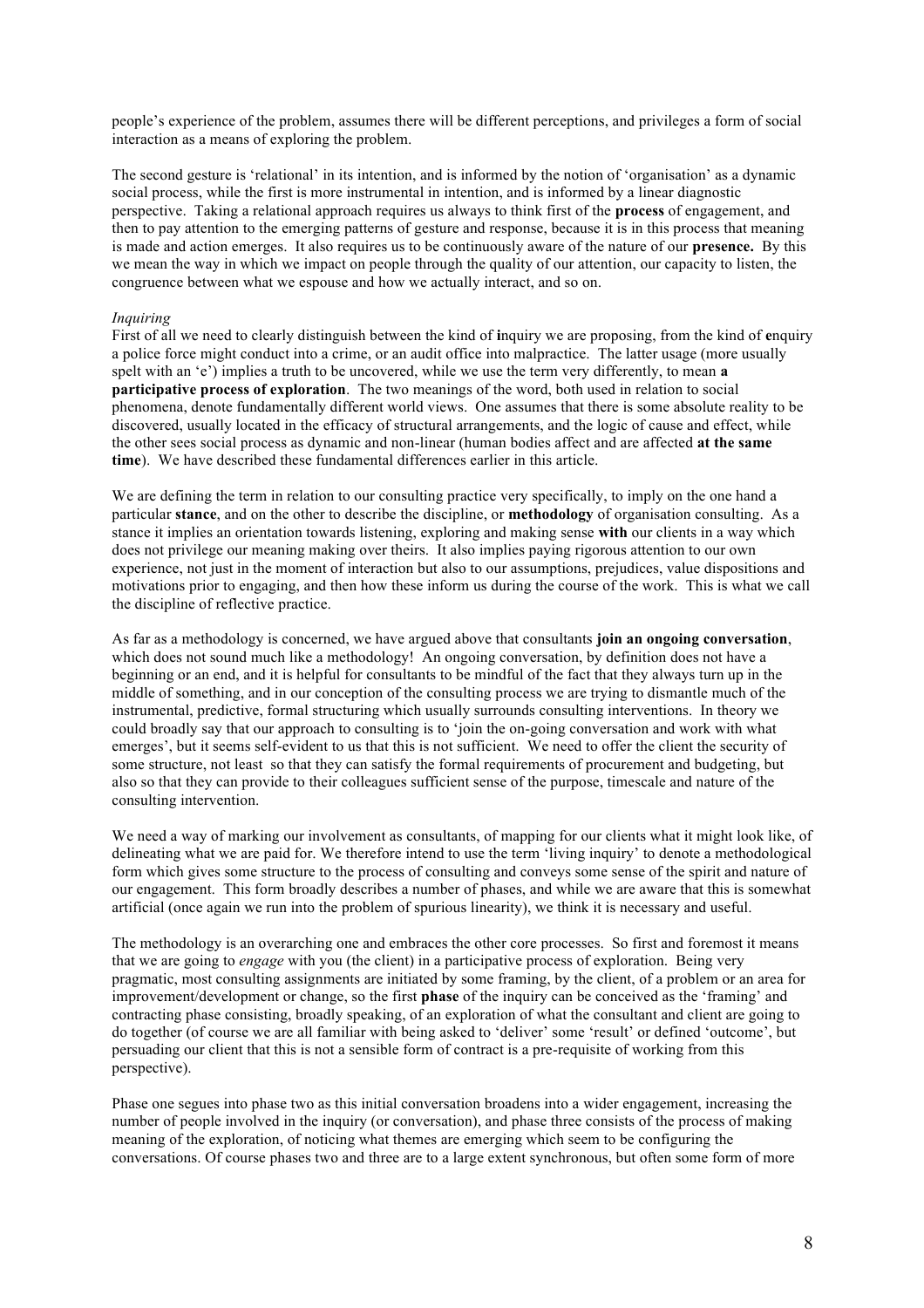formal coordinating event is needed, where all 'stakeholders' are brought together to make meaning of what is emerging.

## *Experimenting*

Phase four consists in experimenting (clients like to call this 'implementation' or 'delivery'!). Of course the separation between inquiring and experimenting is entirely spurious. A robust inquiry **changes the conversation** and hence new kinds of 'activity' emerge**.** However we are so steeped in the belief that thought precedes action that it is hard to convince our clients that the inquiry **is** the change process. So it is helpful to symbolise an activity phase which is usually characterised by the forming of groups (often labeled change groups or task groups etc) to 'progress' various 'initiatives'. These are in effect extensions of the inquiry process configured around particular themes; the most important thing is that they do not collapse the spirit of the inquiry into an over-elaborate linear planning process and are perceived as experimenting and learning, thus maintaining the fluid and emergent nature of the process.

### *Learning*

The 'final' phase is learning and review. Once more we want to emphasise that reflecting and learning is happening all the time, as all these phase activities are happening simultaneously, but again it is helpful to signal some formal way of reviewing the effects and experience of the inquiry as a punctuation in the conversational life of the organisation, and attempt some collective reflection on themes which have emerged through the inquiry.

## *The forms of inquiry*

As a postscript we want to articulate what we see as the main forms which organisation consultants tend to contract with the organisation in order to legitimise their presence in the organisation and to generate inquiry:

Legitimised chance encounter.

This is, in effect 'consulting by walking around' and engaging with informal conversations as you encounter them. Positioning yourself in this role requires, paradoxically, careful thought and planning, in the way you set it up with your client, who will need to be fairly senior, how it is communicated around the organisation, and how you actually initiate encounters and participate in conversations. Shaw is one of the best known exponents of this approach (quote)

- Joining extant meetings, e.g. management team meetings, project groups, task groups etc. While this is easier, you still have to search out the meetings and contract with their sponsors, and persuade them that your presence will be potentially useful
- Convening one-on-one conversations

This is such a familiar form that it is easy to set them us as matter of course without thinking through their purpose. It is all too easy for them to become diagnostic meetings where you find yourself as recipients of a cathartic download, and sole arbiters of meaning. This casts you in the conventional role of diagnostician and feedback giver. We tend to position one-on-one conversations as part of a conversational process in which we presume that one conversation will trigger others, and we therefore do **not** make the usual confidentiality agreements

- Convening meetings to explore topics This can be done informally around emerging themes, or more formally. Most of us are familiar with the demand to facilitate formal events around pre-determined topics. Sometimes their prescriptive nature makes it almost impossible to conduct a genuine inquiry, but more often than not we can 'design' the event so as to facilitate a sense of living inquiry
	- Large group meetings Large group meetings are becoming a popular form in the field of Organisation Development, and there are many well known methods (Open Space future search etc), but they need care in how they are set up, how the purpose is framed, how participants are enrolled, who is included and who excluded and so forth. There is a tendency in our view for methodological prescription to overwhelm the spirit of inquiry.

# **7. PERSONAL CHALLENGES OF WORKING FROM THIS PERSPECTIVE**

# *The Challenge of Acting with Intention while being unable to predict outcome*

The single greatest challenge is to let go of our attachment to predictable outcomes, of making promises to our clients that we will 'deliver' specific results. This is very hard because clients are conditioned to expect defined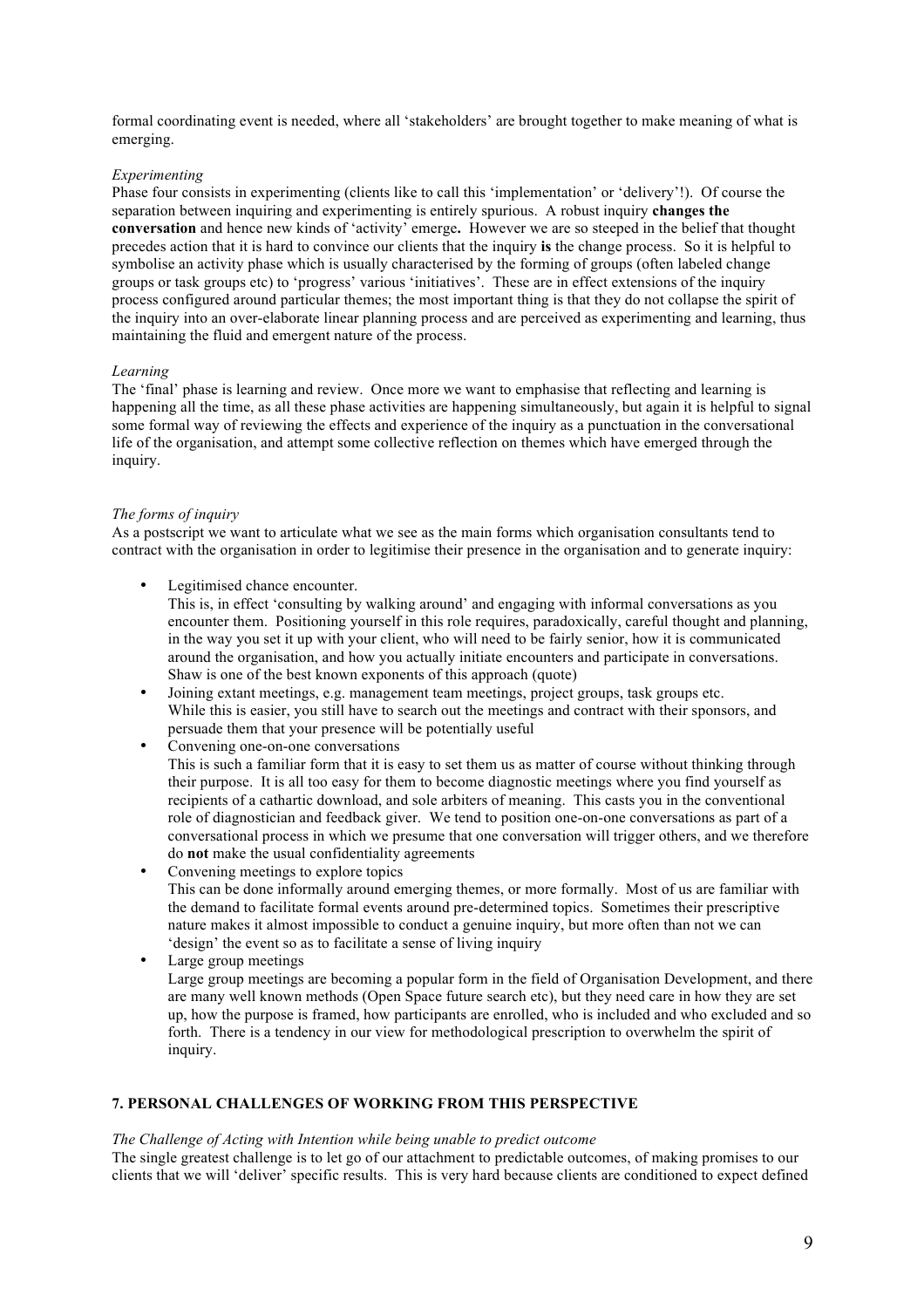results which can be measured in some way. However what we have been suggesting or implying throughout this article that as social processes are dynamic and non-linear we cannot in good faith predict a clear linear relationship between action and outcome. We are suggesting that this is life, whether we like it or not. As we write this article we hear that Benazir Bhutto has been assassinated, and we read the pundits on what may be the likely consequences, but on one thing they are all in agreement, nobody knows. One pundit writes on the history of assassinations and how they have changed the world but always in unexpected ways, and rarely in the way the assassins intended.

So it is with consulting interventions, albeit on a smaller stage. This first challenge gives rise to an even greater challenge; we have to ask ourselves how we think about what we are doing; how we account for our activity, to ourselves, to our clients and to the wider context. This is both a practical question and an ethical one. On the practical question we need to satisfy our client that our involvement will be in service of something that can crudely be describes as 'better'. Examples might be fostering innovation, enabling change, or helping to bring people together around some shared sense of purpose; these are all examples of 'process' aims, as opposed to specific task outcomes, which we believe it is reasonable to hold out as real possibilities arising from our involvement.

The ethical question is with us all the time, because whatever contract we make with our clients, we 'show up' with our own agenda, to make some money, to satisfy our psychological motivations or to save the world! Often we neglect to ask ourselves difficult questions about our own intentions, and shelter behind the specious assumption that we are here solely to serve our clients needs. But of course, we are here to serve our own needs and oftentimes, while they remain subconscious, they are more influential than the client's. Ethically it behoves us to question both our own intentions and those of our clients, if we are to act with anything close to that overused word 'integrity'. Would we be willing to support an organisation's drive for growth if we believed it would be ecologically unsustainable? If we were being invited to do this by a FTSE 100 company would our desire for the prestige of being associated with such a company override our ecological sensibilities?

The difficulty and the challenge of the complexity perspective is that no prescribed code of ethics or values provides a reliable guide to action. Ethics and agendas arise in the moment, often in apparent competition. As we join the on-going processes of communicative interaction both sets of agenda are likely to evolve in the sense-making emerging in our interactions; ethical decisions are being made all the time, and so we need to continuously keep our own motivations and intentions under review.

### *The Challenge of Paradox*

Another challenge of this perspective is that it reminds us of the inherent nature of **paradox** in social relations. Most of us find paradoxes uncomfortable and assume they need to be resolved.Before we go any further, it is important to note that the terms paradox and dilemma refer to very different phenomena. A dilemma refers to a position or situation that offers a choice between two options, both of them often perhaps difficult or unpleasant. A dilemma can be resolved by making an *either - or* choice between these two available options (or, if possible by finding a third option).

In contrast, a paradox refers to a situation where two self-contradictory statements appear to be true *at the same time***.** For instance, when having a conversation with someone, you influence the interaction and you are influenced by it *at the same time*. Due to its *at the same time* nature such a paradoxical situation cannot be resolved through an either-or choice, but only held in awareness, although an attempt at resolution has become a habit of thought.

Thus, one of the main implications of consulting from a complex responsive process perspective is living with the continuous tension created by having to hold two opposing, seemingly mutually exclusive positions at the same time that "can never be resolved, only lived with". (Stacey 2003, p. 12) The question we are therefore interested in is how we as organisational consultants can hold onto an *at the same time* position rather than trying to resolve the paradox by treating it as a dilemma and thus moving to a false sense of an *either - or*  choice.

Let us explore what we see as some of the common paradoxical tensions:

### **Forming interactions and being formed by them**

Coming back to our interaction example, as soon as we interact with another person, we form/influence that interaction and at the same time are formed/influenced by it. In short, we constrain and enable others in our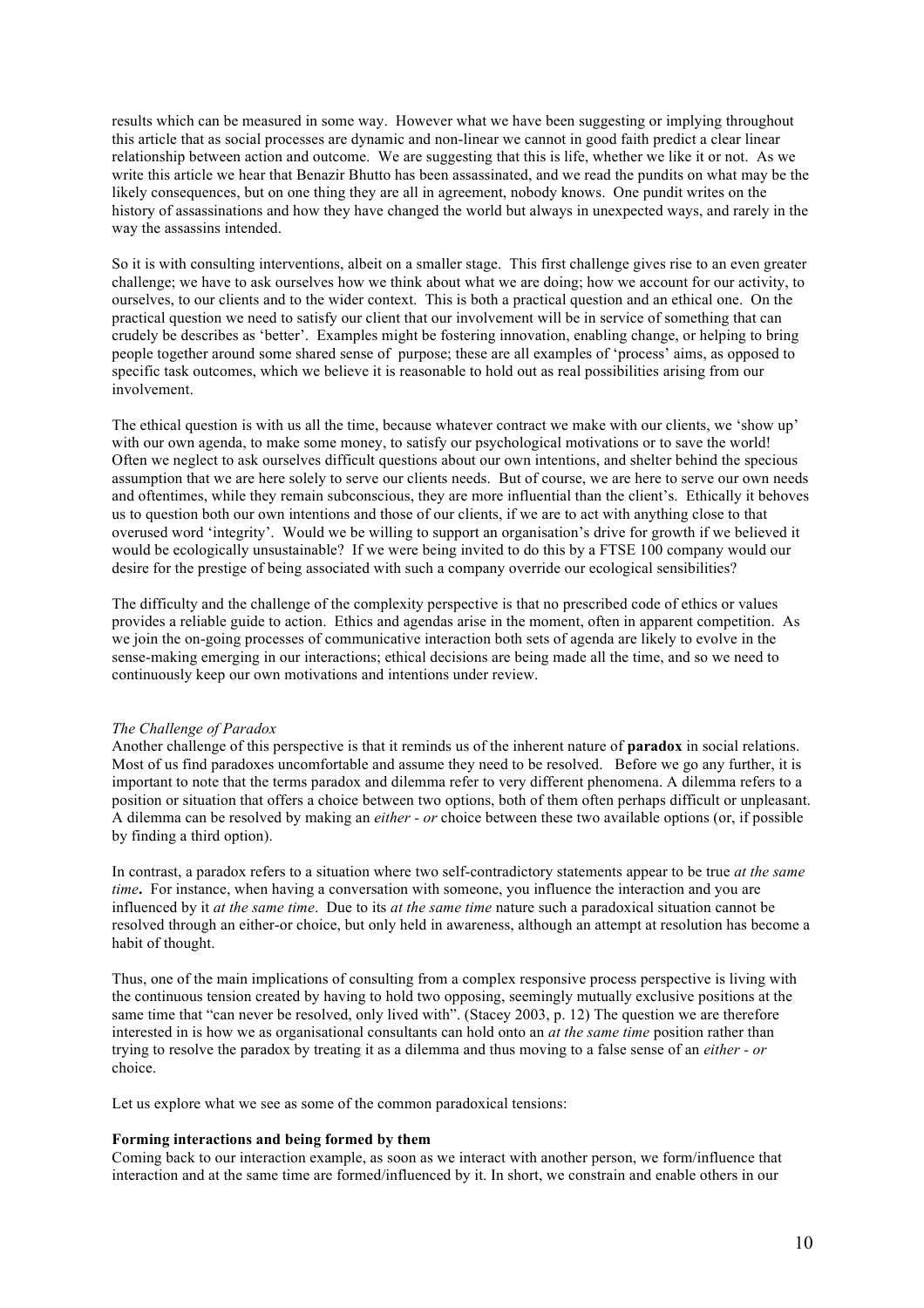relating to them and are constrained and enabled by them at the same time. Any communicative process is a process of verbal and non-verbal gestures and responses between people, of which no one person can be in control or stand outside. As soon as we interact with others in whatever way, be it in person, on the phone, via email or letter, video or newspaper, we form and influence that interaction through our words, actions, and our bodily presence or absence, and at the same time we are formed and influenced by it.

Although we might have the intention to control the interaction in a certain way or steer it towards a certain outcome, this is not entirely possible. Because of the influences and constraints introduced into the interaction by the other participant/s we can neither completely predict nor determine how someone will respond to us and our gestures. You can never tell another person what meaning he or she should makes of what you do, or how they should perceive you, because they will inevitable make meaning for themselves and respond accordingly. All anyone can do is make intentional gestures to each other in the *here and now*. *Here* in this context refers to each person's local situation from which he or she relates at any moment to another person, who in turn responds from their local situation in the present moment, the *now*. No grand master plan exists, and through the multitude of local interactions overall behavioural patterns emerge over time.

The interactions that we have with each other simply create more interactions. Our interactions do not add up to a *whole*. There is no stable or bigger *thing* behind peoples' interactions. There is not *the company* that does something to people, there are only individual people relating to each other. Managers who falsely perceive themselves as standing (at least temporarily) outside of *the system* in order to work *on it* are also constantly participating in the process of relating. There is no *away from* the constant process of relating; we are all participants in it all of the time. We are not standing outside of the river watching it go by, but we are swimming in the river being part of its constant flow by forming it and at the same time being formed by it.

## **Maintaining and disturbing relationships**

In order for any kind of sustainable joint action to be possible between people, they need to have a certain degree of coherence in understanding the world, as well as *good enough* relationships with each other. *Good enough* could, for instance, mean believing the other person is not intending to take advantage of you, is competent in what they do or say, and is honest. As relating is an ongoing process or activity and not a static thing (often we use the word *relationship* to fool ourselves that a relationships is entirely stable), behavioural patterns of relating emerge between people over time and have the potential to evolve.

As a consequence of this temporal view of relating we live with the paradox of *maintaining and at the same time disturbing relationships*. Take an example of two people in a long term relationship; on the one hand we make gestures to maintain it, by making time to be with each other, by honouring commitments, and through many taken-for-granted routines, but on the other hand if we do not disturb it by occasionally confronting some behaviour, by changing our behaviour, by breaking habits and routines, the relationship will become so repetitive that it will lose vitality. With clients, as well as meeting their professional expectations, we may need to challenge their opinion or approach, or question their assumptions and this may temporarily strain the relationship, while in the long run strengthening it.

Whatever we do in our communicative interaction with others has the potential to stabilise and at the same time disturb our relational patterns, allowing new ones to emerge, create vitality and paradoxically maintain the quality of the relationship.

## **Knowing and not-knowing**

You can neither completely predict nor determine how someone will respond to your gesture. You can never tell another person the meaning he or she makes out of what you do because it only emerges from his or her response to it. This means that "…an institution does not function automatically because of some inner dynamic or system requirements; it functions because people at different points do something, and what they do is a result of how they define the situation in which they are called to act." (Blumer, 1986, p. 19)

The same inability to predict outcomes applies to everything we do in organisations (and in life). No matter how well you know your job, a given task or familiar situation, there are always things that you do not and/or cannot know that might change the outcome and lead to unintended consequences. Take a Shakespeare play – The actors know their lines, when and how to say them, in what sequence, and where to be when they say them. In other words, what happens in this play is highly predictable and knowable. And yet, even in such a tightly framed situation things might happen that no one can know beforehand; someone might forget their lines or come on stage at the wrong moment. Now imagine a piece of improvisation theatre in which the actors come on stage without any script or ideas for a plot whatsoever. The only thing they might know is that they have to play for a certain length of time. In this case, the plot simply emerges through the spontaneous interaction between the players from moment to moment, from gesture to gesture. Here, things are even more emergent and, consequently, even less knowable.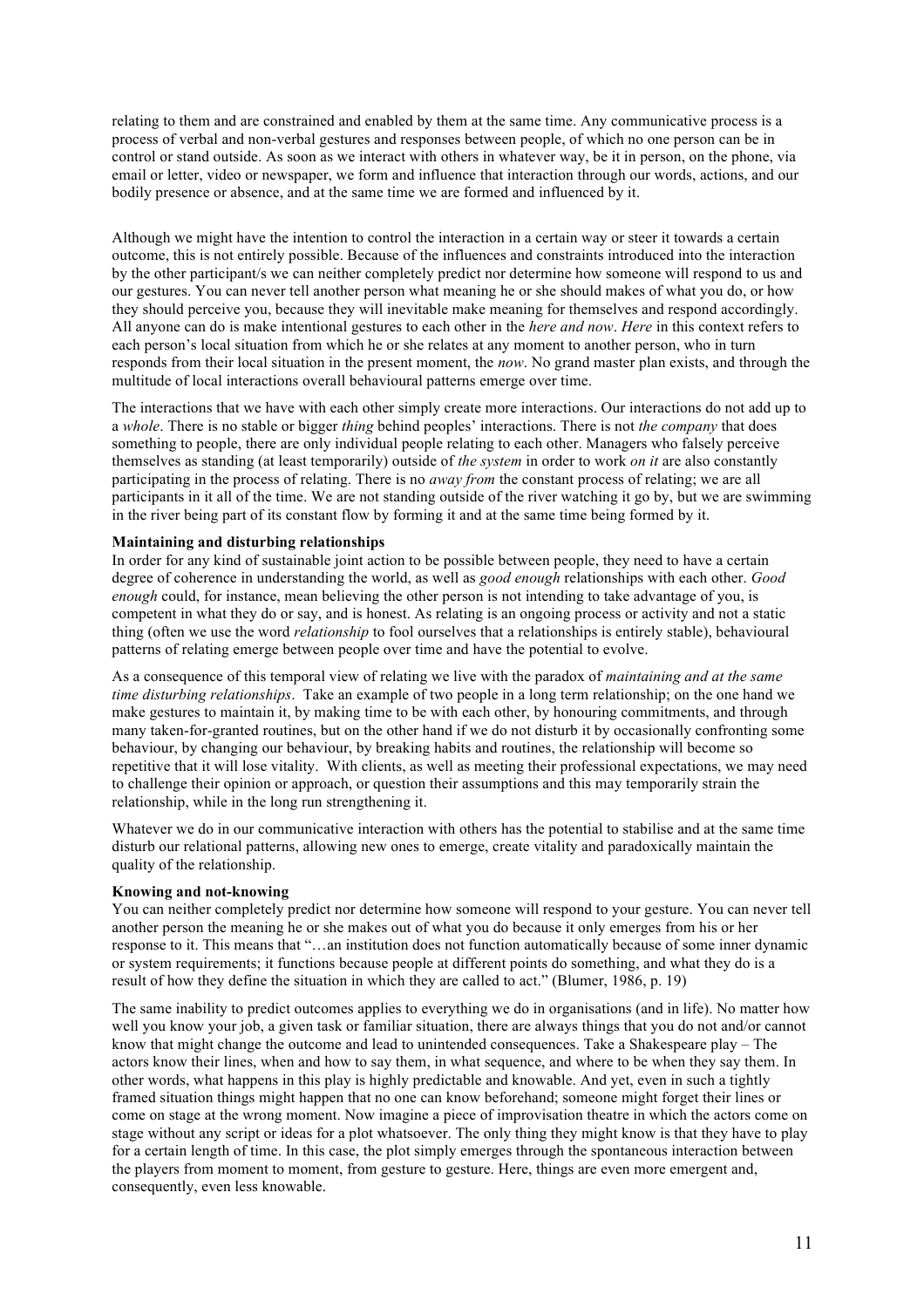Organisational life, in our view, is more like improvisation theatre without scripts and fixed plotlines and dialogues, than a Shakespeare play. The implication, of course, is that despite all of our experience and expertise, despite all of our knowing, there are always at the same time things that we do not or cannot know. "In the living present of actual local production situations, there are always the 'unkowns', no matter how well a procedure or process is defined in advance, that is 'known'. In other words, this experience is paradoxically known the designed procedure- and unknown -the variations around it- at the same time." (Streatfield, 2001, p. 23)

## **Being in control and not in control**

The fourth implication of the temporal nature of organisational life is that its members are seen as being *in control* and at the same time *not in control*. If we see organisations as social processes, then it is obvious that we are not dealing with predictable mechanical, linear dynamic causal chains, but with unpredictable, non-linear dynamic processes of emergence and self-organisation. A manager might be in control of what she says during a strategy presentation to a group of employees. At the same time, however, she is not in control of how the employees understand and agree with what she says. From this perspective, managers (and consultants) might act on the expectation of an outcome, while knowing at the same time that this specific outcome might not materialise.

## **Bill Critchley and Hartmut Stuelten**

**July 2008**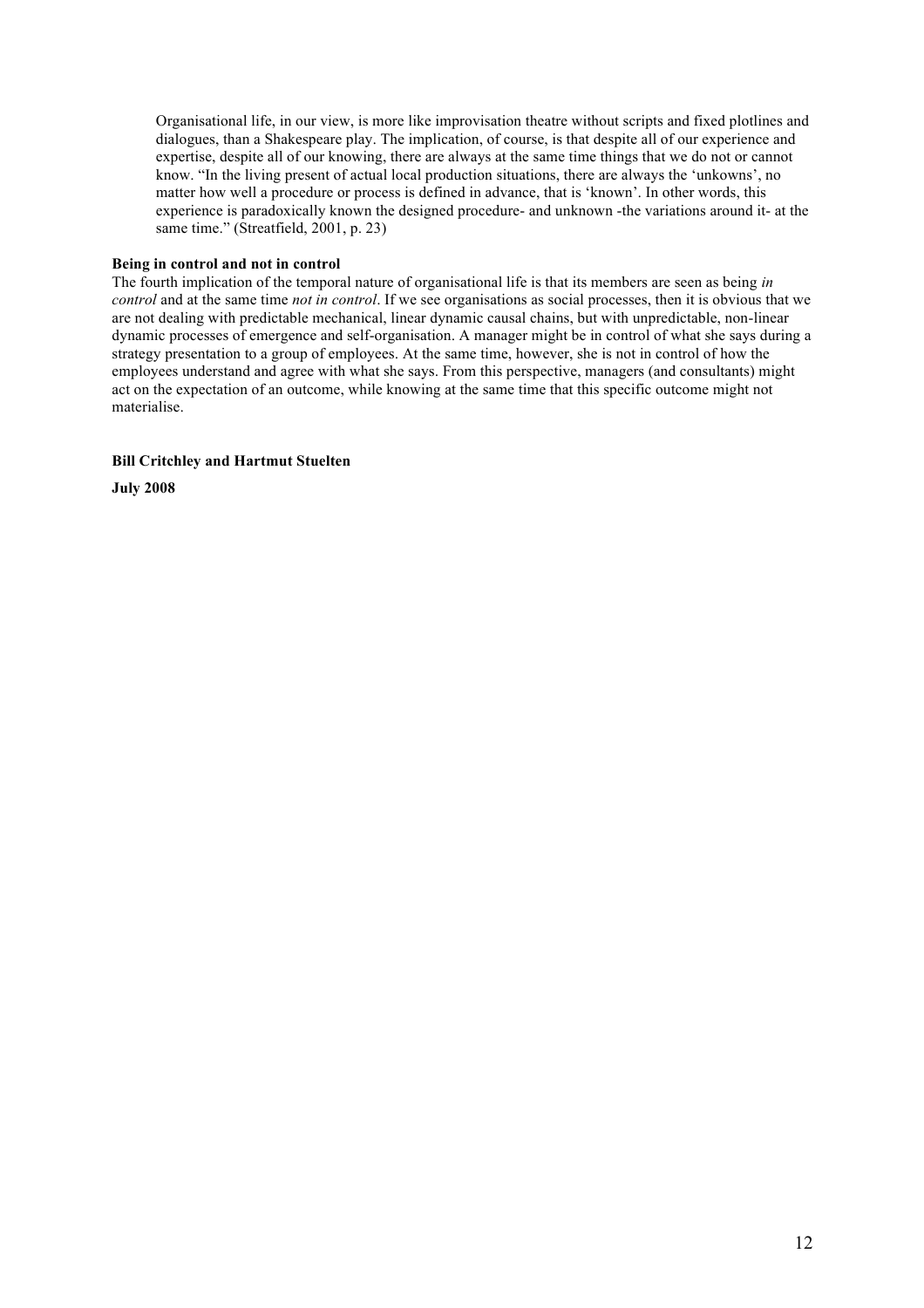## **Bibliography**

Aronson, H. B. "Buddhist Practice on Western Ground". Boston & London: Shambala, 2004 Critchley, B., Higgins, J. et al. "The AMOC Fieldbook of Radical Consulting". in preparation Gia-Fu Feng & J. English "Lao Tsu – Tao Te Ching". Aldershot: Gower Publishing, 1996 Herman, S. M. and M. Korenich "Authentic Management: A Gestalt Orientation to Organizations and their Development". London: Addison-Wesley Publishing, 1977 Nisbett, R. E. "The Geography of Thought". London: Nicholas Brealey Publishing, 2003

Revans, R. "ABC of Action Learning". London: Lemos & Crane 1998

Rogers, C. R. "A Way of Being". Boston & New York: Houghton Mifflin Company, 1995

Scott, S. "Fierce Conversations". London: Piatkus, 2002

Senge, P. "The Fifth Discipline". London: Doubleday, 1990

Stacey, D. R. "Complexity and Group Processes: A Radical Social Understanding of Individuals". New York: Brunner-Routledge, 2003

Stacey, D. R. "Strategic Management and Organisational Dynamics: The Challenge of Complexity". Harlow: Prentice Hall, 2003

## *Stacey, R. "Experiencing Emergence in Organisation". New York: Routledge, 2005*

Stern, D. N. "The Present Moment in Psychotherapy and Everyday Life". New York: W. W. Norton and Company, 2004

Suzuki, S. "Zen Mind, Beginner's Mind". New York: Weatherhill Ink, 1996